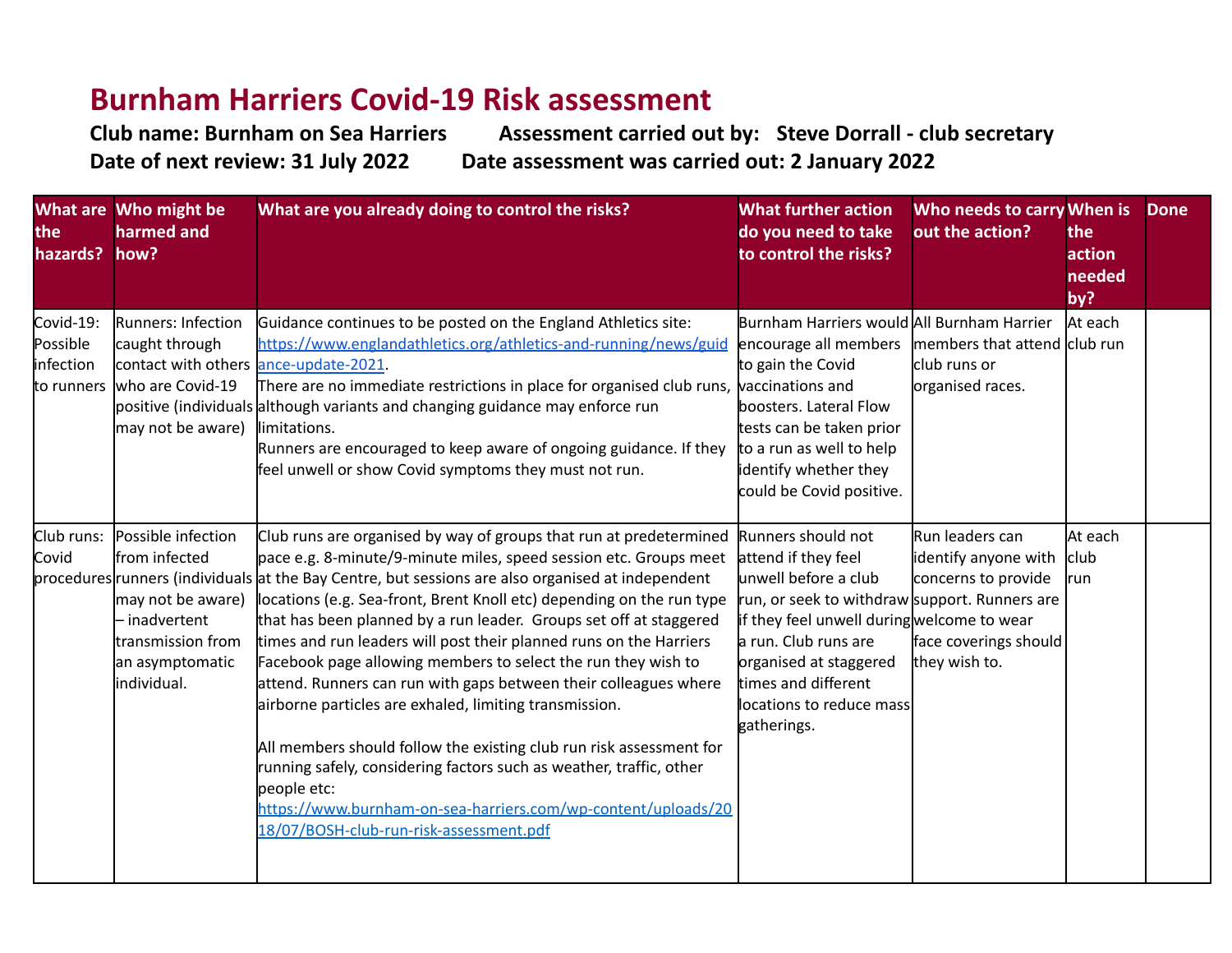| Club Runs<br>Routine<br>hazards               | Injury and illness<br>through common<br>running incidents | All safety factors apply to runs in addition to the issues generated by Existing Harriers club<br>the Covid pandemic. Standard measures include running when fit;<br>observe and create a suitable gap when running past other people<br>and dogs; Observing traffic when crossing roads; Winter conditions<br>will see routes run along street lit roads with members wearing hi-viz<br>clothing and head or body lights; runners may seek to run at a<br>distance from others where possible.<br>Runners may seek to handwash e.g. with a personal hand sanitiser<br>before and after a run if they have touched street furniture whilst on<br>route e.g. gates, styles, lamp posts etc.<br>First aid provision should be considered either by a qualified first<br>aider or nearest first aid point in the event of an accident. | run risk assessment                                                                                                      | Run leaders will<br>communicate any<br>potential hazards, but<br>all runners need to<br>observe hazards<br>when running. |                        |  |
|-----------------------------------------------|-----------------------------------------------------------|-------------------------------------------------------------------------------------------------------------------------------------------------------------------------------------------------------------------------------------------------------------------------------------------------------------------------------------------------------------------------------------------------------------------------------------------------------------------------------------------------------------------------------------------------------------------------------------------------------------------------------------------------------------------------------------------------------------------------------------------------------------------------------------------------------------------------------------|--------------------------------------------------------------------------------------------------------------------------|--------------------------------------------------------------------------------------------------------------------------|------------------------|--|
| <b>Hygiene</b><br>and<br>infection<br>control | General protocols<br>to help reduce<br>Covid transmission | Runners can bring their own hygiene materials e.g. sanitiser, if<br>required. Where access to the The Bay Centre is available, runners<br>can hand wash in this venue, but will need to follow Covid<br>procedures set by the venue including the wearing of a face covering<br>when inside the building.                                                                                                                                                                                                                                                                                                                                                                                                                                                                                                                           | All club runners                                                                                                         | All runners - personal<br>choice to bring pr<br>seek access to hand<br>washing products                                  |                        |  |
| Run<br>routes                                 | Injuries, slips and<br>trips,                             | Current guidance does not put a limit on run groups, but run leaders Runners also run with<br>can specify a maximum group number for safety reasons. Runners<br>can identify their preferred run by way of the pace or route that has<br>been planned by the run leader. If a runner suffers an injury or is<br>struggling they should inform the run leader and seek assistance if<br>required, or let the run leader know of their intentions, e.g cut the<br>run short, return home or to a place of safety. The individual should<br>let colleagues know that they have safely reached a secure location.                                                                                                                                                                                                                       | mobile phones to raise<br>the alarm for vehicle or<br>emergency support.                                                 | Run leaders set<br>routes. Runners<br>involved in an<br>incident or accident.                                            | On each<br>club<br>run |  |
| First aid                                     | Administering of<br>first aid if<br>required              | First aiders on the scene can provide support and interact with the<br>casualty if assistance is required. If there are concerns re Covid the<br>first aider can encourage the injured party to self-administer their<br>injury. Defibrillators situated at Apex, Yacht Club and on the seafront report to be completed<br>if CPR is required. If the injury is serious and additional medical<br>support is required, the running group should call 999.                                                                                                                                                                                                                                                                                                                                                                           | Runners also run with<br>mobile phones to raise<br>the alarm. Medical<br>upon return. Clean any<br>blood or body fluids. | Runners with first aid On each<br>qualifications                                                                         | club<br>run            |  |
| Leader<br>meetings                            | club.                                                     | Maintain running of Leader meetings to take place using virtual formats e.g. FaceTime,<br>Zoom, Teams etc. Communication regarding weekly club runs are<br>posted on Facebook each week so members can identify what runs<br>are planned and where. Runs can be cancelled if there is a lack of<br>interest or the pandemic causes new restrictions.                                                                                                                                                                                                                                                                                                                                                                                                                                                                                | Run leaders/club<br>committee can review<br>club runs to identify any<br>changes or<br>improvements.                     | Run Leaders and club As and<br>committee                                                                                 | lwhen<br>organised     |  |